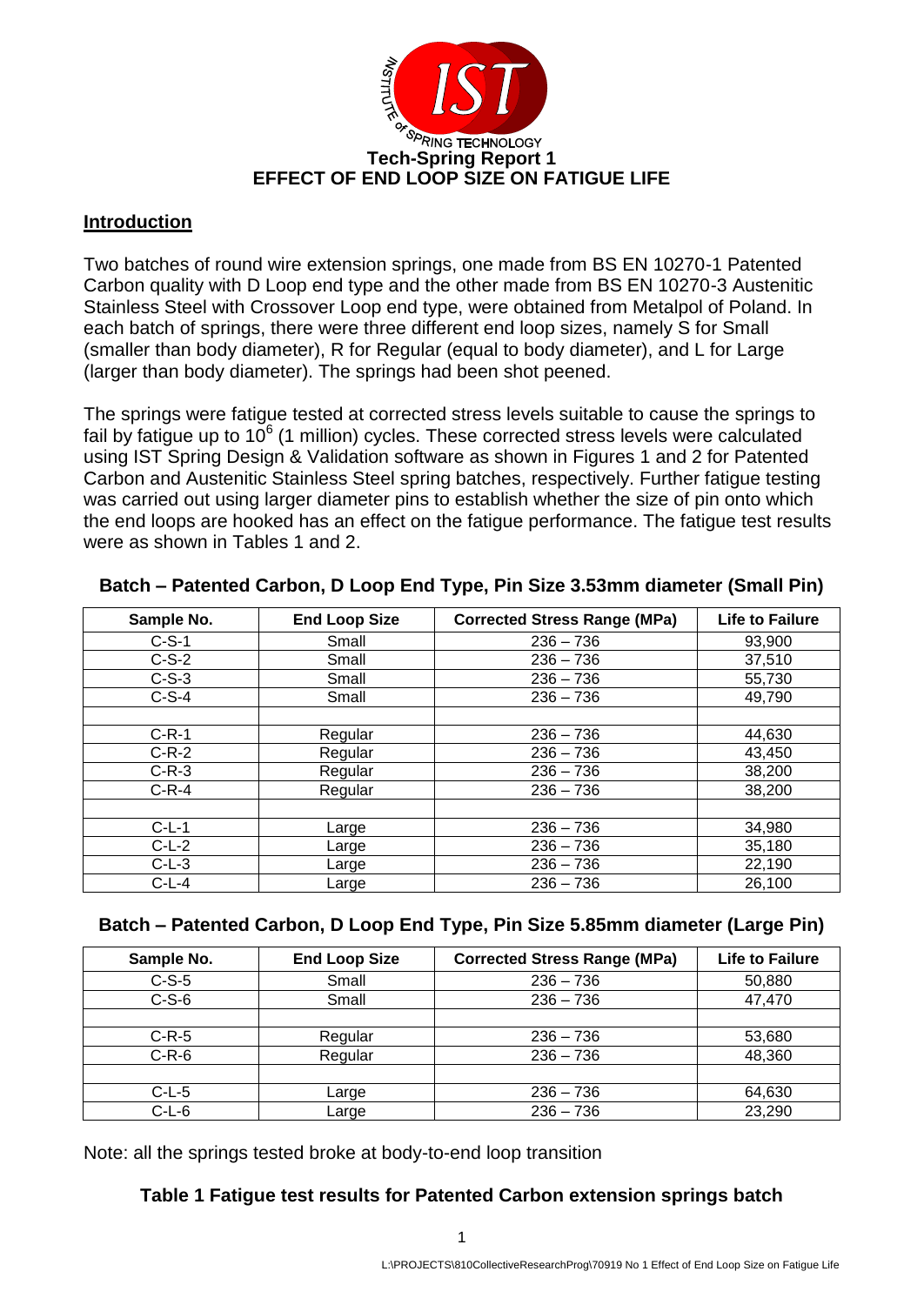

## **Batch – Austenitic Stainless Steel, Crossover Loop End Type, Pin Size 3.53mm diameter (Small Pin)**

| Sample No. | <b>End Loop Size</b> | <b>Corrected Stress Range (MPa)</b> | <b>Life to Failure</b>    |  |  |  |
|------------|----------------------|-------------------------------------|---------------------------|--|--|--|
| $S-S-1A$   | Small                | $200 - 600$                         | $>10^{6}$                 |  |  |  |
| $S-S-2A$   | Small                | $200 - 600$                         | $>10^{6}$                 |  |  |  |
| $S-S-1B$   | Small                | 200 - 750 (retest of 1A)            | 86,770                    |  |  |  |
| $S-S-2B$   | Small                | 200 - 750 (retest of 2A)            | 42,150 $\overline{ }$     |  |  |  |
|            |                      |                                     |                           |  |  |  |
| $S-R-1A$   | Regular              | $200 - 600$                         | $>10^6$                   |  |  |  |
| $S-R-2A$   | Regular              | $200 - 600$                         | $>10^{6}$                 |  |  |  |
| $S-R-1B$   | Regular              | 200 - 650 (retest of 1A)            | $>10^{6}$                 |  |  |  |
| $S-R-2B$   | Regular              | 200 - 650 (retest of 2A)            | $>10^{6}$                 |  |  |  |
| $S-R-1C$   | Regular              | 200 - 700 (retest of 1B)            | $\geq 10^{6}$             |  |  |  |
| $S-R-2C$   | Regular              | 200 - 700 (retest of 2B)            | $>10^{6}$                 |  |  |  |
| $S-R-1D$   | Regular              | 200 - 750 (retest of 1C)            | $>10^6$                   |  |  |  |
| $S-R-2D$   | Regular              | 200 - 750 (retest of 2C)            | $\overline{130, 120}^{#}$ |  |  |  |
|            |                      |                                     |                           |  |  |  |
| $S-L-1A$   | Large                | $200 - 600$                         | $>10^{6}$                 |  |  |  |
| $S-L-2A$   | Large                | $200 - 600$                         | $>10^6$                   |  |  |  |
| $S-L-1B$   | Large                | $200 - 650$ (retest of 1A)          | $>10^{6}$                 |  |  |  |
| $S-L-2B$   | Large                | 200 - 650 (retest of 2A)            | $>10^6$                   |  |  |  |
| $S-L-1C$   | Large                | 200 - 700 (retest of 1B)            | 72,030 *                  |  |  |  |
| $S-L-2C$   | Large                | 200 - 700 (retest of 2B)            | 50,160 *                  |  |  |  |
| $S-L-3$    | Large                | $200 - 750$                         | 23,030 *                  |  |  |  |
| $S-L-4$    | Large                | $200 - 750$                         | 18,510 *                  |  |  |  |

## **Batch – Austenitic Stainless Steel, Crossover Loop End Type, Pin Size 5.85mm diameter (Large Pin)**

| Sample No. | <b>End Loop Size</b> | <b>Corrected Stress Range (MPa)</b> | <b>Life to Failure</b> |
|------------|----------------------|-------------------------------------|------------------------|
| $S-S-3$    | Small                | $200 - 750$                         | 56,080                 |
| $S-S-4$    | Small                | $200 - 750$                         | 66,790                 |
|            |                      |                                     |                        |
| $S-R-3$    | Regular              | $200 - 750$                         | $30,920$ <sup>#</sup>  |
| $S-R-4$    | Regular              | $200 - 750$                         | 69,610 *               |
|            |                      |                                     |                        |
| $S-L-5$    | ∟arge                | $200 - 750$                         | 37,260 *               |

Note: \* = spring broke in hook at the anticipated location of highest stress

# = spring broke at sharp bend transition from body to end loop

## **Table 2 Fatigue test results for Austenitic Stainless Steel extension springs batch**

## **Conclusion**

Extension springs with D Loop end type which had smaller end loop diameter than the body diameter appeared to have, on average, a relatively better fatigue life at equivalent stress range than those which had end loop diameter equal to or larger than the body diameter, the order of fatigue performance being S>R>L. On the other hand, extension springs with Crossover Loop end type which had end loop diameter equal to the body diameter appeared to have, on average, a relatively better fatigue life at equivalent stress range than those which had smaller or larger end loop diameter than the body diameter, the order of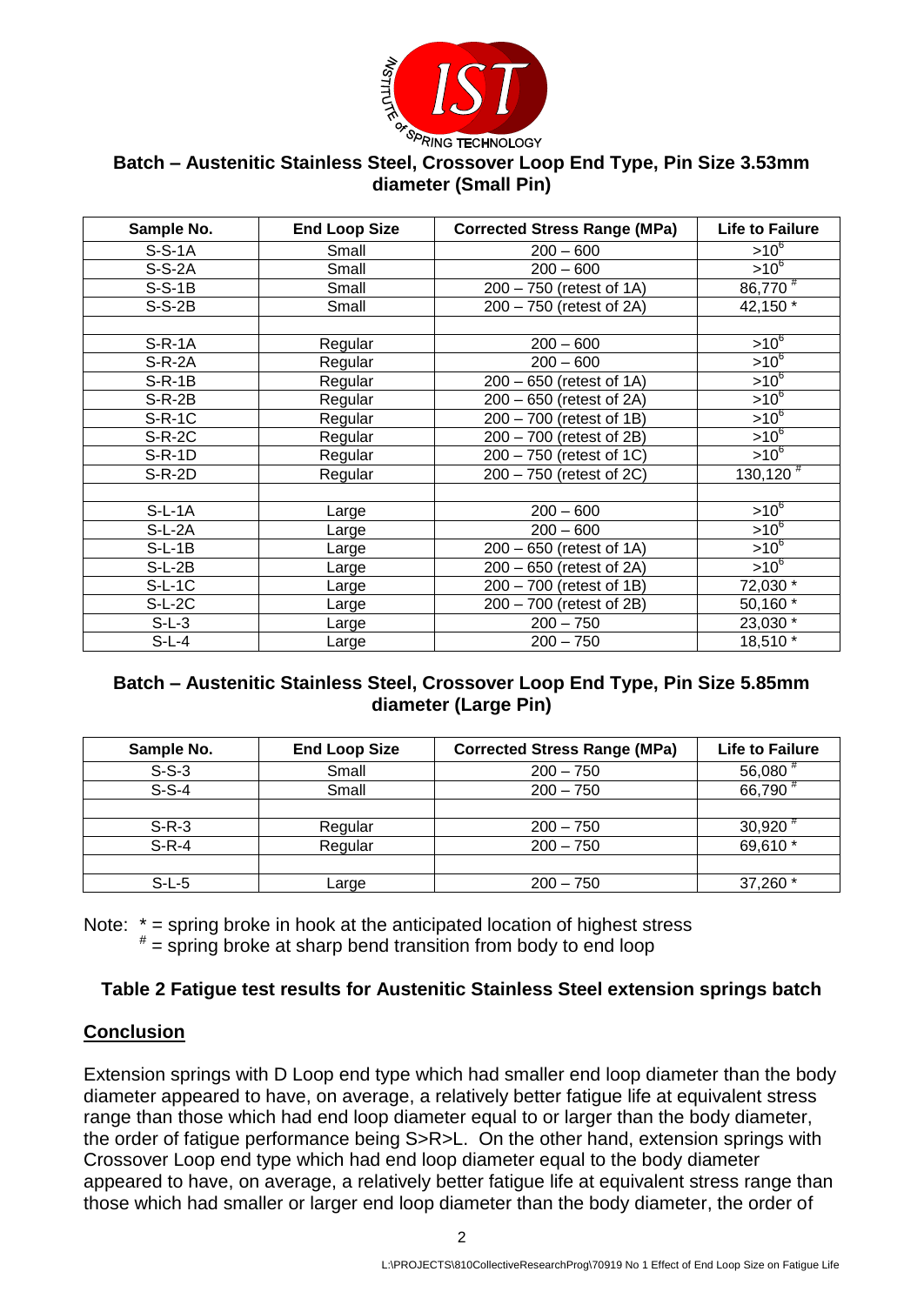

fatigue performance being R>S>L. It can be seen that regardless of end loop type, extension springs with larger end loop diameter than the body diameter had the worst fatigue performance. Furthermore, in all cases, the pin diameter did not seem to have a notable effect on the fatigue performance of the extension springs.

| INSTITUTE OF SPRING TECHNOLOGY                                                                                                      |                                                                                                                                       |                                                                                      |                                                                                                        |                                                                                                                      |                                                                          | Date:                                          | 25/05/2007 11:24:45     |  |  |
|-------------------------------------------------------------------------------------------------------------------------------------|---------------------------------------------------------------------------------------------------------------------------------------|--------------------------------------------------------------------------------------|--------------------------------------------------------------------------------------------------------|----------------------------------------------------------------------------------------------------------------------|--------------------------------------------------------------------------|------------------------------------------------|-------------------------|--|--|
| Identifier:<br>Part No.:<br>Details:<br>Contact:                                                                                    | Metalpol<br>Extension Spring - Effect of End Loop Size<br>810 TECHSPRING PROJECT<br>Mr Victor Sowa                                    |                                                                                      |                                                                                                        |                                                                                                                      |                                                                          |                                                |                         |  |  |
| Spring Type Round Wire Extension<br>Designed To:<br>Tolerance Standard:                                                             |                                                                                                                                       | Calculated Data<br>Estimated Free Length:<br>Initial Tension Stress:<br>Body Length: |                                                                                                        | 26.92<br>147.25<br>18.74                                                                                             | mm.<br>N/mm <sup>A2</sup><br>mm.                                         |                                                |                         |  |  |
| Material<br>Youngs Mod (E):<br>Rigidity Mod (G):<br>Density:<br>Unprestress:                                                        | EN 10270 Pt1 Patented Carbon<br>206000<br>N/mm <sup>4</sup> 2<br>81500<br>N/mm <sup>42</sup><br>.00000785<br>Kg/mm^3<br>$0 - 45$<br>% |                                                                                      |                                                                                                        | Body Length (Max):<br>Stress Factor:<br>Spring Index:<br>Inside Diameter:<br>Mean Coil Dia.<br>Loop Inside Diameter: |                                                                          | 18.93<br>1.35<br>4.34<br>8.18<br>10.63<br>8.18 | mm.<br>mm.<br>mm<br>mm. |  |  |
| End Type:<br>Loop Selection<br>Loop Outside Diameter:                                                                               | D Loop<br>Equal to Body Dia.<br>13.08                                                                                                 | mm                                                                                   |                                                                                                        | Wire Length:<br>Weight / 100:<br>Natural Freq:                                                                       |                                                                          | 257.85<br>0.954<br>70938                       | mm.<br>Κg<br><b>RPM</b> |  |  |
| <b>Design Parameters</b><br>Wire Diameter:<br>Outside Diameter:<br>Total Coils:<br>Spring Rate:<br>Initial Tension:<br>Free Length: | 2.45<br>13.08<br>6.65<br>45.95<br>80.00<br>28.70                                                                                      | mm<br>mm<br>N/mm<br>Ν<br>mm                                                          | (Calculated)                                                                                           |                                                                                                                      |                                                                          |                                                |                         |  |  |
| Stress Data                                                                                                                         |                                                                                                                                       |                                                                                      |                                                                                                        |                                                                                                                      |                                                                          |                                                |                         |  |  |
| Lower<br>Tensile<br>SL<br>SM<br>DМ<br>SH<br>DН<br>Specified                                                                         | I. T.<br>10 U<br>1460<br>1690<br>9 U<br>9 U<br>1690<br>1900<br>8 U<br>1900<br>8 U                                                     | % Tensile<br>$\mathbf{1}$<br>18 U<br>15 U<br>15 U<br>14 U<br>14 U                    | <b>Operating Positions</b><br>2<br>32 U<br>28 U<br>28 U<br>25 U<br>25 U                                | 3<br>16 U<br>14 U<br>14 U<br>12 U<br>12 U                                                                            | 4<br>50 O<br>44 U<br>44 U<br>39 U<br>39 U                                |                                                |                         |  |  |
| <b>Operating Data</b>                                                                                                               |                                                                                                                                       |                                                                                      |                                                                                                        |                                                                                                                      |                                                                          |                                                |                         |  |  |
| Length<br>Load<br>Deflection<br><b>Body Stress</b><br>Loop Stress<br>Load Tol. Grade 1<br>Load Tol. Grade 2<br>Load Tol. Grade 3    |                                                                                                                                       | $\mathbf{1}$<br>30.00<br>139.74<br>1.30<br>257<br>650.74<br>32.14<br>51.01<br>81.62  | <b>Operating Positions</b><br>2<br>32.50<br>254.62<br>3.80<br>469<br>1185.7<br>33.22<br>52.73<br>84.37 | 3<br>29.75<br>128.25<br>1.05<br>236<br>597.25<br>32.03<br>50.84<br>81.34                                             | 4<br>35.66<br>399.83<br>6.96<br>736<br>1862.0<br>34.59<br>54.91<br>87.86 |                                                |                         |  |  |

Software Copyright @ 2002-2006 Institute of Spring Technology, Sheffield, UK (V7.43)

#### **Figure 1 Spring Design for Patented Carbon extension springs batch**